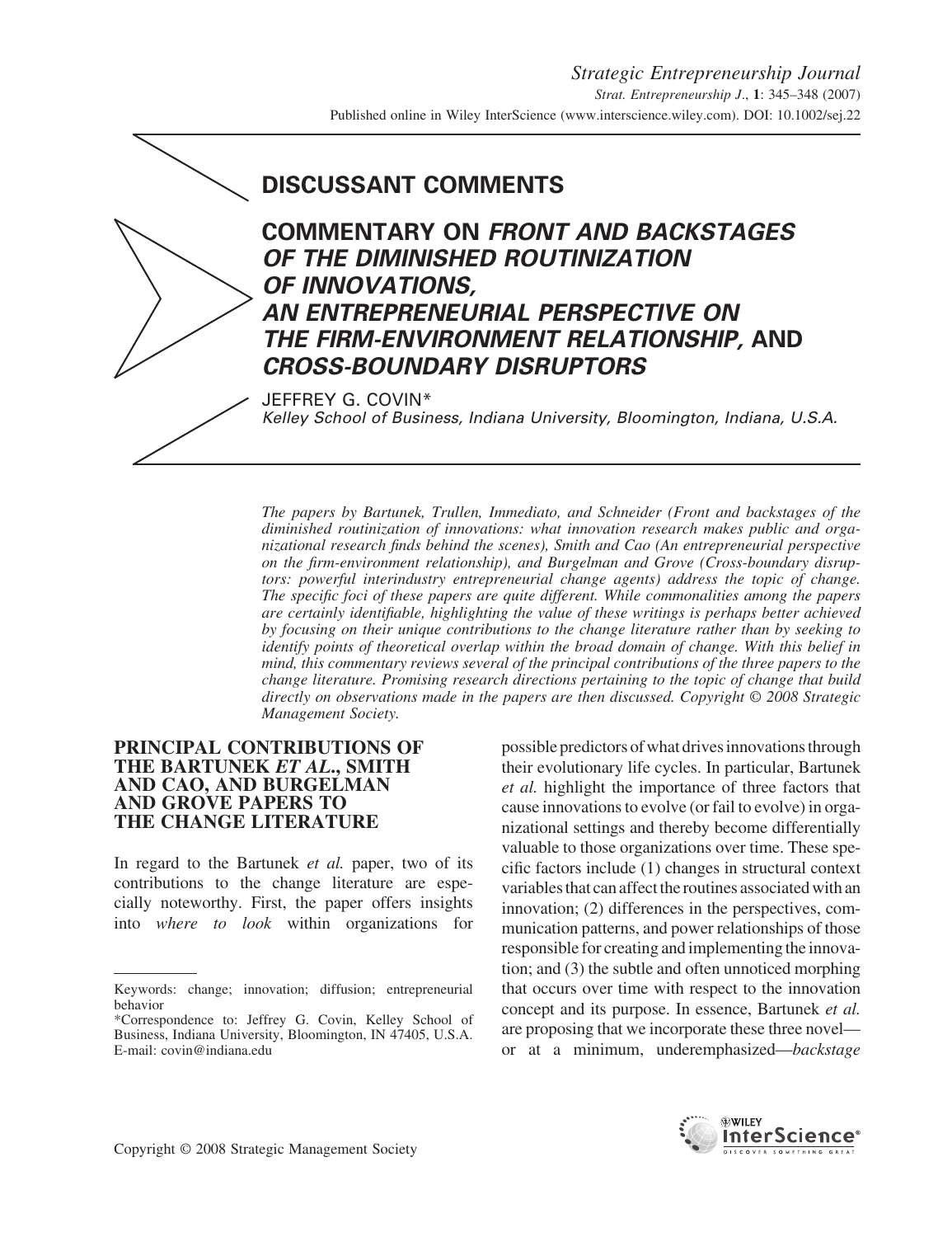considerations in our models of evolutionary change among innovation initiatives.

A second principal contribution of the Bartunek *et al.* paper to the change literature is its identification of fundamental dynamics that underlie the migration of value from organizations that create knowledgebased innovations to markets that benefit from those innovations. Specifically, Bartunek *et al.* observe that the commercialization of successful knowledgebased innovations by organizations can lead to their calcification within those source organizations, yet these same innovations may be readily adapted by customers as they interpret and idiosyncratically utilize the acquired knowledge within the contexts of their specific organizations. As such, the Bartunek *et al.* research provides an additional perspective on the matter of how innovators' abilities to garner value from their product-market offerings are challenged in the context of weak appropriability regimes (Teece, 1986). Moreover, the paper highlights the developmental role of customers in being able to extract unique value from standardized product-market offerings (Christensen and Raynor, 2003).

The Smith and Cao paper also contributes to the change literature in several important ways. For example, their research cogently advances the notion that firms can be much more proactive in shaping their environments than might be inferred from traditional writings on the firm-environment relationship. The specific insight of the Smith and Cao paper in this regard is the identification of entrepreneurial action as the vehicle that allows organizations to assume proactive postures vis-à-vis their environments, and thereby shape the contexts within which they operate. The particular black box illuminated by Smith and Cao's paper is the matter of how markets are created by proactively shaping the belief systems of market participants. Thus, while other scholars have usefully explored the dynamic of market creation from a broad, strategic perspective (e.g., Kim and Mauborgne, 2004; Vandermerwe, 2000), Smith and Cao highlight the importance of individual perceptions and beliefs about a market's existence and attributes as determinants of a firm's success with new product-market offerings. As such, Smith and Cao's paper contributes to the growing body of literature which highlights the importance of belief systems and cognitions to entrepreneurial actions and the process of new market creation (e.g., Sarasvathy and Dew, 2005).

A second principal contribution of Smith and Cao's paper is the insight that the three dominant

perspectives on the matter of how firms relate to their environments—that is, the ecology perspective, the adaptation perspective, and the entrepreneurial perspective—are not inherently contradictory but, rather, reflect the nature of the firm-environment relationship as viewed over different time horizons and from the perspective of different units or levels of analysis. While distinctions between various paradigmatic views of the firm-environment relationship have often been emphasized (see Scott, 1998), their points of commonality are seldom stressed. Smith and Cao break with tradition by emphasizing how and where the three perspectives on the firm-environment relationship are complementary. In emphasizing the potential complementarity of the perspectives, Smith and Cao's observations may productively renew the dominant conversation within the firm-environment relationship literature by giving scholars a wellconsidered rationale for embracing multiple theoretical lenses when seeking to understand how firms relate to their environments.

The Burgelman and Grove paper contributes significantly to the technological change and industry evolution literatures through its advancement of the cross-boundary disruptor concept. As defined by Burgelman and Grove, a cross-boundary disruptor is 'a powerful entrepreneurial change agent whose strategic actions materially affect the equilibrium in an adjacent or neighboring industry.' The crossboundary disruptor concept represents a valuable theoretical insight in that existing models of industry evolution are largely focused on matters pertaining to sustaining or disruptive change *within* an industry (e.g., Christensen and Bower, 1996; Cooper and Schendel, 1976; Cooper and Smith, 1992). By contrast, relatively little theoretical attention has been devoted to understanding the processes and mechanisms through which industry boundaries evolve. This is where Burgelman and Grove's insights add significant value. Their observations on the company and industry conditions favorable to cross-boundary disruption constitute important propositions to be explored in studies of the new competitive landscape (Bettis and Hitt, 1995).

A second key contribution of the Burgelman and Grove paper is their recognition and discussion of the cross-boundary disruptor paradox: 'Those who are strong enough to mount an attack on another industry (not in the sense of portfolio diversification through acquisition) because their strategic position and competencies and capabilities in their home industry naturally drive them toward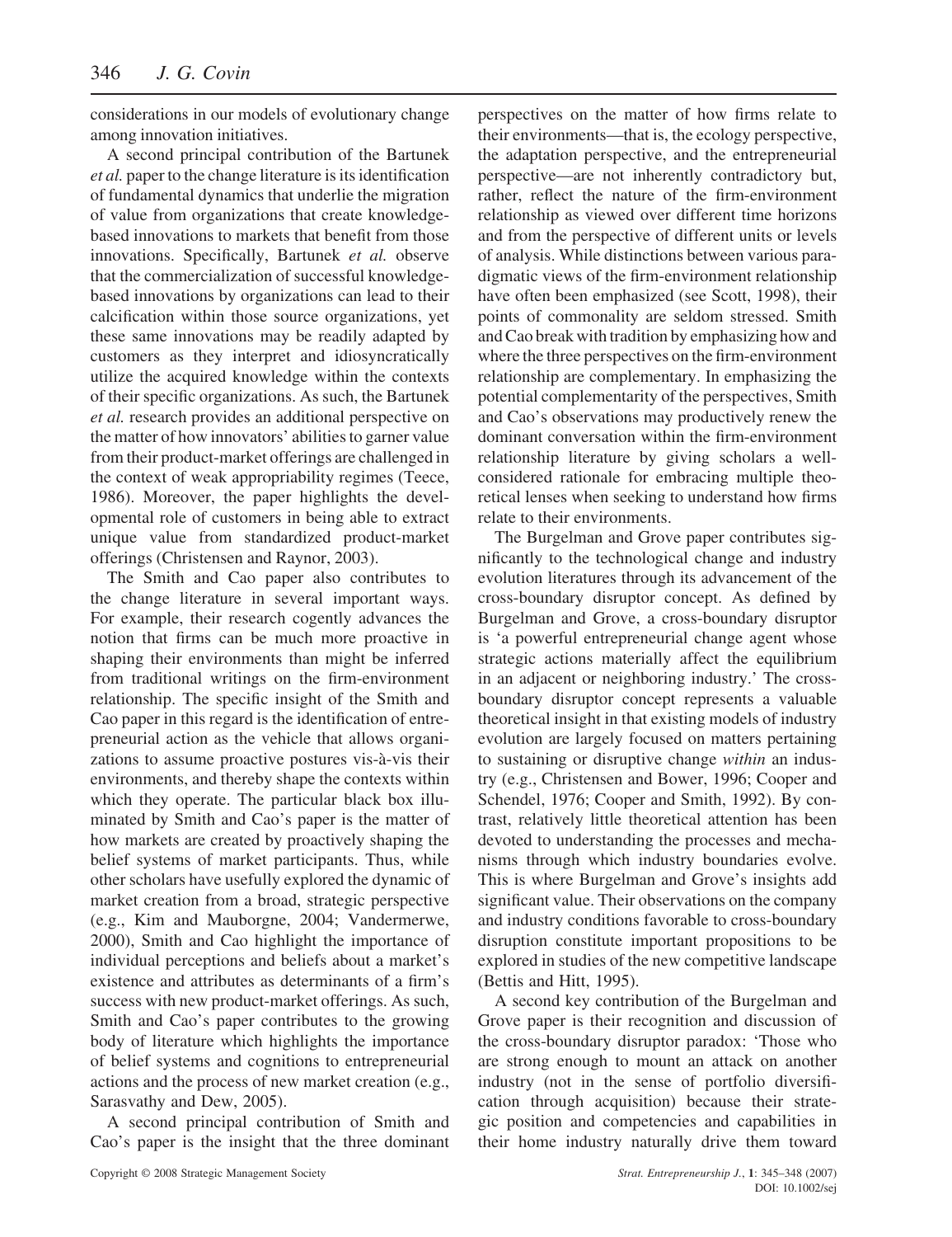converging with the other industry rarely are aware of the opportunity to do so.' Interestingly, two of the company-level conditions Burgelman and Grove discuss as favoring a company's pursuit of crossboundary disruption—namely, resource richness and limited growth opportunities in the core business—are also recognized as important drivers of internal corporate venturing activity (see Burgelman and Valikangas, 2005). Nonetheless, companies' frames of reference for engaging in internal corporate venturing seem to be existing industry structures. Perhaps companies are prone to define entrepreneurial opportunities in terms of existing industry domains as a means for tempering the risk inherent to internal corporate venturing. Moreover, the scale of the entrepreneurial initiatives needed to disrupt the strategic dynamics within an adjacent industry and alter industry boundaries may be beyond what most companies would consider as part of their *exploratory* venturing programs.

## **PROMISING RESEARCH FOCI SUGGESTED BY THE BARTUNEK**  *ET AL***., SMITH AND CAO, AND BURGELMAN AND GROVE PAPERS**

The insights offered in the Bartunek *et al.*, Smith and Cao, and Burgelman and Grove papers might be usefully advanced by focusing on a few promising research questions. With respect to the Bartunek *et al.* paper, how can managers best assure that their organizations are *change ready* in regard to the ability and willingness of those organizations to modify their proven product-market offerings or larger business strategies? The phenomenon described by Bartunek *et al.*, whereby the Society for Organizational Learning exhibited an inability to sense a need for change and act upon that need in a timely fashion, is a common occurrence in once-successful organizations. Indeed, fundamental change in organizations often occurs only in response to the perception of a serious threat (Kotter, 1995). Some organizations exhibit a remarkable ability to continuously renew themselves by not holding on to old strategic recipes that, while once successful, have outlived their usefulness. Anecdotal insights into how this might be accomplished can be found in the writings of, for example, Jack Welch, former CEO of General Electric (see Welch and Byrne, 2001) and Andy Grove, former CEO of Intel (see Grove, 1996). Nonetheless, there is a paucity of large-scale,

empirical studies from which the best practices of strategic change management might be inferred.

A research question of potentially great significance that builds from the Smith and Cao paper is what are the unique strategic challenges associated with the pursuit of entrepreneurial actions—new product-market entry events—that significantly shape the environments in which the new entries occur, and how can these challenges be successfully met? An important point to recognize with respect to this question is that an entrepreneurial act can alter a firm's relationship with its environment by (1) placing the firm within an established environment that is only new to the firm and little altered by the firm's entry; (2) placing the firm within an established environment that is new to the firm yet significantly impacted by the firm's entry; or (3) placing the firm within new market space that its entry helped identify. As such, firms alter their relationships with their environments, in part, by choosing the domains in which they will operate, but those domains may be variously well defined at the time of the firm's entry. Entrepreneurial acts that enable firms to capture value from existing markets may pose very different challenges than entrepreneurial acts through which firms create new markets. The latter, for example, may require entrepreneurial firms to take substantive and symbolic actions to establish the legitimacy of those markets and signal their attractiveness (Aldrich and Fiol, 1994; Zimmerman and Zeitz, 2002). In short, while entrepreneurial acts necessarily represent new entry, the success of these acts will variously depend upon a firm's ability to alter existing belief systems among market participants and a firm's ability to build new belief systems among prospective market participants. Research that yields insight into these unique challenges is much needed.

Finally, a potentially important research question suggested by Burgelman and Grove's paper is how can managers recognize opportunities for crossboundary disruption given the paradox that industry boundary-redefining entrepreneurial opportunities are easily overlooked? Answering this question will require an understanding of the circumstances that create the cross-boundary disruptor paradox. Perhaps managers who seek growth by moving their companies into adjacent industries are conditioned by their experiences to conceive of adjacent space (Zook and Allen, 2003) too narrowly. A result could be that entrepreneurial opportunities in yet-to-be-defined industry spaces are not thought of as *close* to the